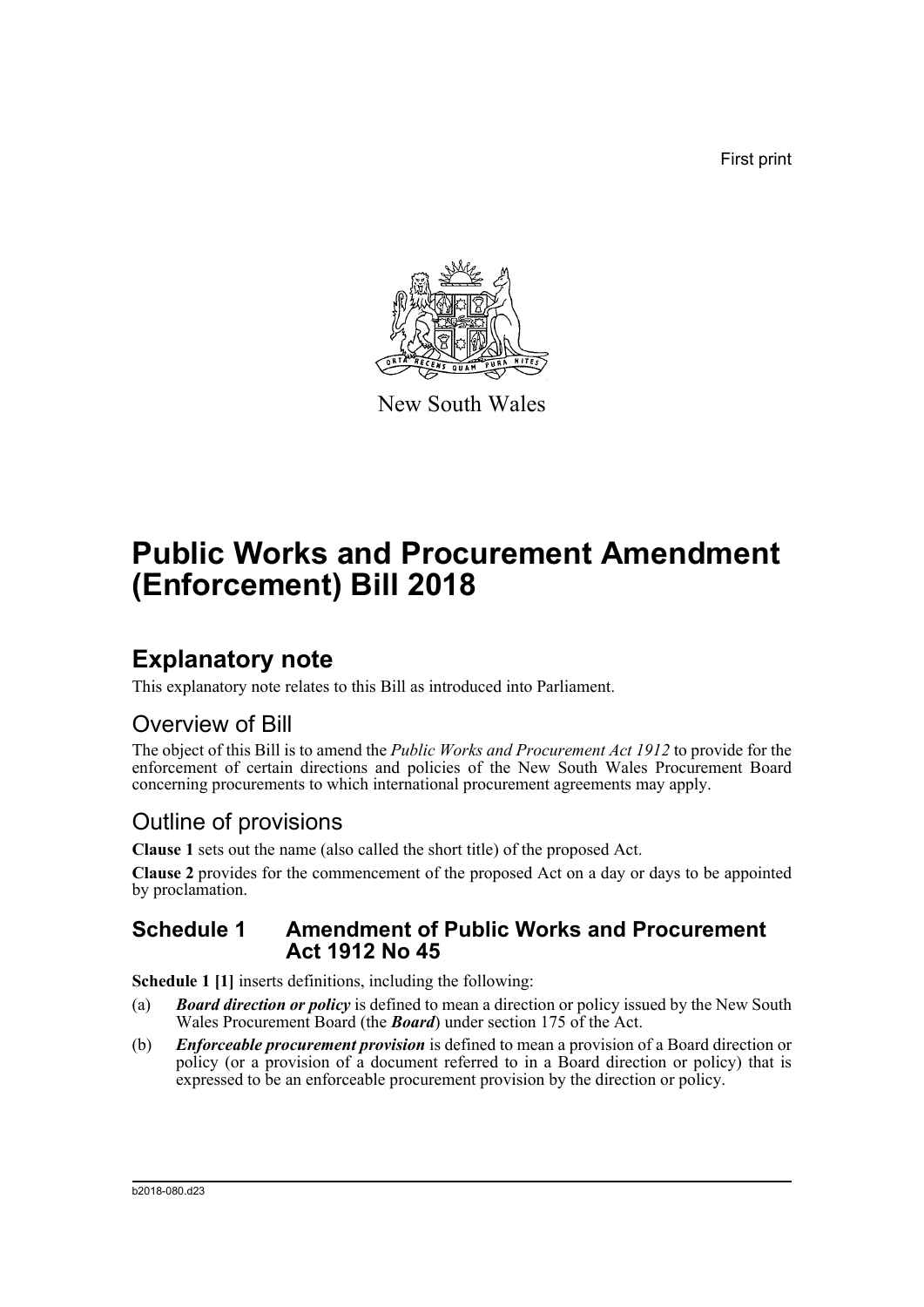(c) *International procurement agreement* is defined to mean an international agreement that applies to procurements by Australian Governments and covers procurements by New South Wales.

**Schedule 1 [3]** enables the Board to issue policies as well as directions concerning the procurement of goods and services by and for government agencies. It also enables the Board to specify that provisions in a direction or policy (or provisions of a document referred to in a direction or policy) relating to an international procurement agreement are enforceable procurement provisions. **Schedule 1 [2], [4] and [5]** make consequential amendments.

**Schedule 1 [6]** inserts the following provisions in Part 11 of the Act concerning the enforcement of enforceable procurement provisions:

- (a) **Division 5** sets out a procedure for certain persons to make complaints about the conduct of governments agencies where it is alleged that they have contravened or are proposing to contravene enforceable procurement provisions. Complaints are to be dealt with by the government agency head concerned and provision is made for the suspension of certain procurement processes when a complaint is made.
- (b) **Division 6** enables the Supreme Court to issue injunctions or to award compensation for contraventions or proposed contraventions of enforceable procurement provisions. The power of the Supreme Court to grant injunctions will be subject to certain procedural preconditions, including requiring a complaint to be made first under Division 5. Division 6 also enables a government agency head to issue a public interest certificate to prevent the suspension of a procurement while a complaint is being investigated or an application for an injunction is being considered.
- (c) **Division 7** includes a provision to make it clear that a contravention of an enforceable procurement provision does not affect the validity of any contract.

**Schedule 1 [7]** enables government agencies to delegate their complaint handling functions concerning enforceable procurement provisions to their staff members.

**Schedule 1 [8]** enables regulations to be made by the Governor for the purposes of provisions to be inserted by the proposed Act, including regulations with respect to:

- (a) complaints concerning the conduct of government agencies in connection with enforceable procurement provisions that apply to them, and
- (b) preconditions for the making or granting of applications under Division 6 that are additional to those specified in the Division.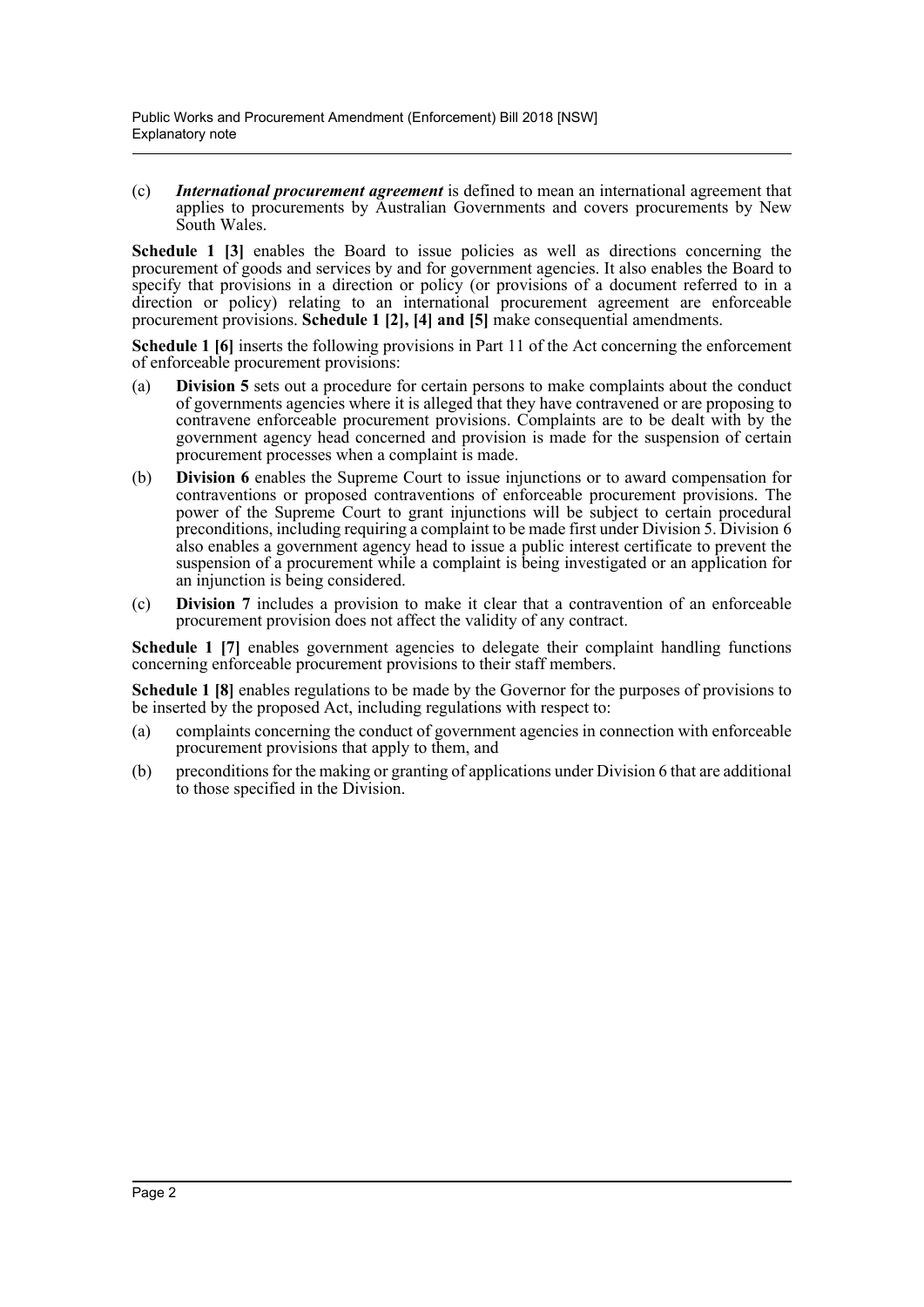First print



New South Wales

# **Public Works and Procurement Amendment (Enforcement) Bill 2018**

## **Contents**

|            |                                                                 | Page |
|------------|-----------------------------------------------------------------|------|
|            | Name of Act                                                     |      |
|            | 2 Commencement                                                  |      |
| Schedule 1 | <b>Amendment of Public Works and Procurement Act 1912 No 45</b> |      |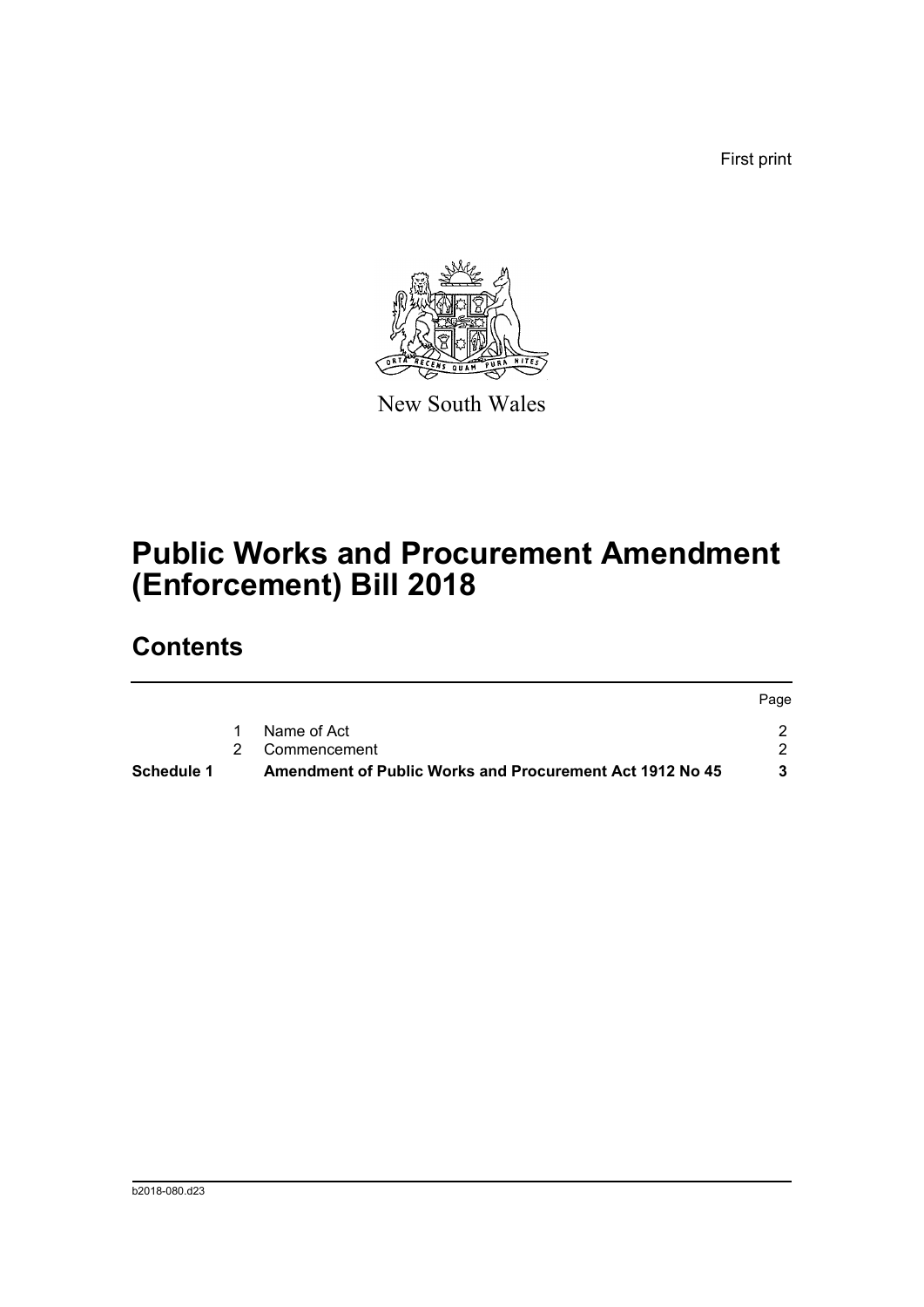

New South Wales

# **Public Works and Procurement Amendment (Enforcement) Bill 2018**

No , 2018

## **A Bill for**

An Act to amend the *Public Works and Procurement Act 1912* to provide for the enforcement of certain directions and policies of the New South Wales Procurement Board concerning procurements to which international procurement agreements may apply.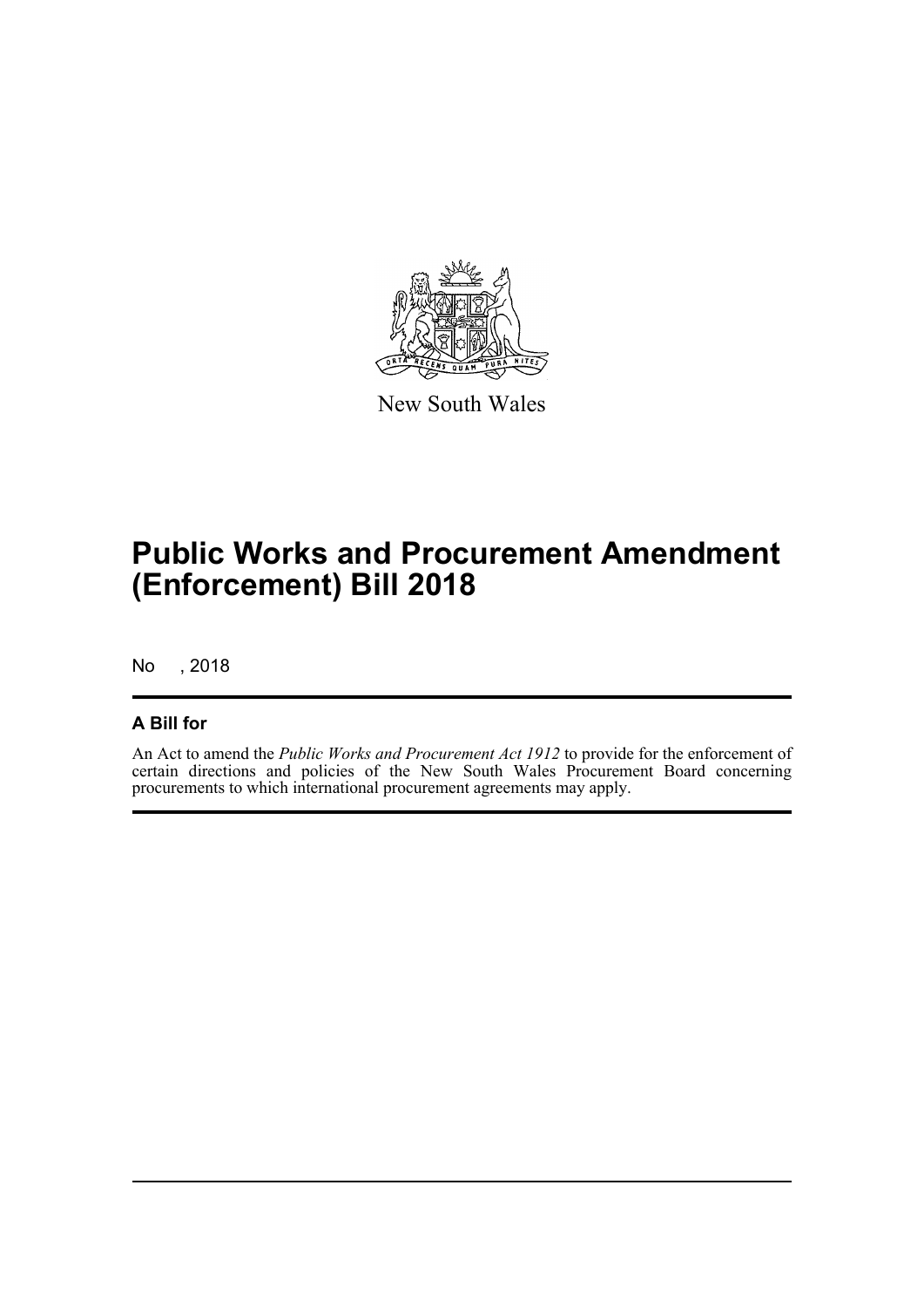<span id="page-4-1"></span><span id="page-4-0"></span>

| The Legislature of New South Wales enacts:                                     |   |  |
|--------------------------------------------------------------------------------|---|--|
| Name of Act                                                                    | 2 |  |
| This Act is the Public Works and Procurement Amendment (Enforcement) Act 2018. | З |  |
| <b>Commencement</b>                                                            |   |  |
| This Act commences on a day or days to be appointed by proclamation.           |   |  |
|                                                                                |   |  |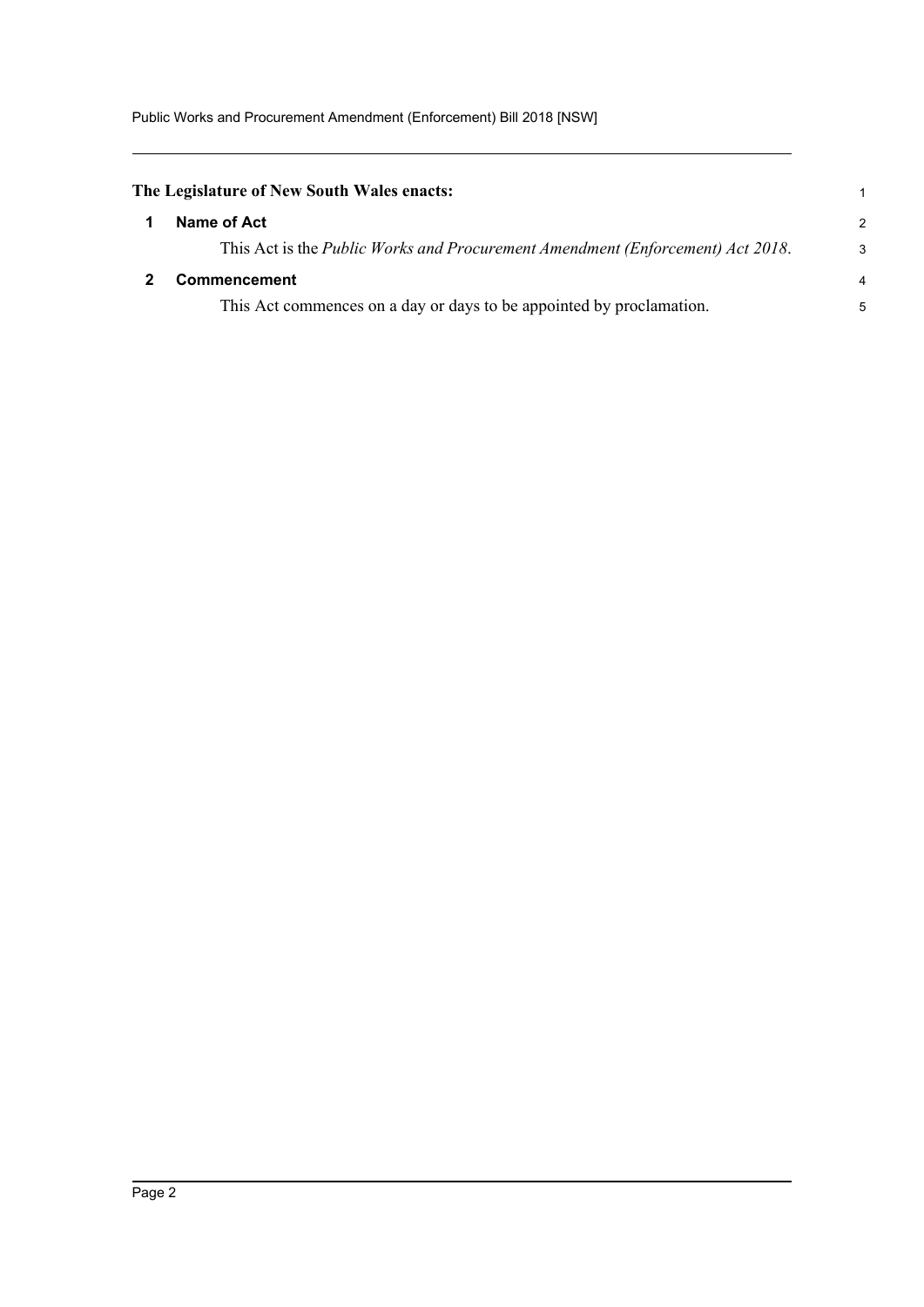## <span id="page-5-0"></span>**Schedule 1 Amendment of Public Works and Procurement Act 1912 No 45** 2

### **[1] Section 162 Definitions** 3

|                  | Omit the definition of <b>Board direction</b> . Insert in alphabetical order: |                      |                    |                                                                                                                                                                                                                                                                             |                      |  |
|------------------|-------------------------------------------------------------------------------|----------------------|--------------------|-----------------------------------------------------------------------------------------------------------------------------------------------------------------------------------------------------------------------------------------------------------------------------|----------------------|--|
|                  |                                                                               |                      |                    | affected applicant, in relation to an alleged contravention or proposed<br>contravention of an enforceable procurement provision, means:                                                                                                                                    | 5<br>6               |  |
|                  |                                                                               | (a)                  |                    | a person (or a partnership or other group of persons):                                                                                                                                                                                                                      | $\overline{7}$       |  |
|                  |                                                                               |                      | (i)                | that supplies, or could supply, goods or services, and                                                                                                                                                                                                                      | 8                    |  |
|                  |                                                                               |                      | (ii)               | whose interests are affected by the alleged contravention or<br>proposed contravention, or                                                                                                                                                                                  | 9<br>10              |  |
|                  |                                                                               | (b)                  |                    | any other person, group of persons or body of a kind prescribed by the<br>regulations.                                                                                                                                                                                      | 11<br>12             |  |
|                  |                                                                               |                      | under section 175. | <b>Board direction or policy</b> means a direction or policy issued by the Board                                                                                                                                                                                            | 13<br>14             |  |
|                  |                                                                               | or policy.           |                    | <i>enforceable procurement provision</i> means a provision of a Board direction or<br>policy (or a provision of a document referred to in a Board direction or policy)<br>that is expressed to be an enforceable procurement provision by the direction                     | 15<br>16<br>17<br>18 |  |
|                  |                                                                               |                      |                    | international procurement agreement means an international agreement that<br>applies to procurements by Australian Governments and covers procurements<br>by New South Wales.                                                                                               | 19<br>20<br>21       |  |
|                  |                                                                               |                      |                    | <i>procurement list</i> means a list of suitable suppliers (including suppliers<br>selected using a prequalification scheme) intended to be used more than once<br>for procurements by or for one or more government agencies, but does not<br>include a procurement panel. | 22<br>23<br>24<br>25 |  |
|                  |                                                                               |                      |                    | <i>procurement panel</i> means a panel of suppliers for procurements by or for one<br>or more government agencies who, following successful tenders, have entered<br>into contracts for inclusion on the panel.                                                             | 26<br>27<br>28       |  |
|                  |                                                                               |                      |                    | <i>public interest certificate</i> —see section 176G.                                                                                                                                                                                                                       | 29                   |  |
| [2]              | <b>Section 172 Functions of Board</b>                                         |                      |                    |                                                                                                                                                                                                                                                                             |                      |  |
|                  | Omit section 172 $(1)$ $(c)$ and $(d)$ . Insert instead:                      |                      |                    |                                                                                                                                                                                                                                                                             |                      |  |
|                  |                                                                               | (c)                  |                    | to issue directions or policies under section 175 that apply to<br>government agencies,                                                                                                                                                                                     | 32<br>33             |  |
|                  |                                                                               | (d)                  |                    | to monitor compliance by government agencies with the requirements<br>of this Part (including Board directions or policies),                                                                                                                                                | 34<br>35             |  |
| $\left[3\right]$ |                                                                               |                      |                    | Section 175 Board may issue directions or policies for government agencies                                                                                                                                                                                                  | 36                   |  |
|                  | Omit section 175 (1) and (2). Insert instead:                                 |                      |                    |                                                                                                                                                                                                                                                                             |                      |  |
|                  | (1)                                                                           | The Board may issue: |                    |                                                                                                                                                                                                                                                                             |                      |  |
|                  |                                                                               | (a)                  |                    | directions to government agencies regarding the procurement of goods<br>and services by and for government agencies, and                                                                                                                                                    | 39<br>40             |  |
|                  |                                                                               | (b)                  |                    | policies that apply to the procurement of goods and services by and for<br>government agencies.                                                                                                                                                                             | 41<br>42             |  |
|                  | (2)                                                                           |                      |                    | A direction or policy may apply to government agencies generally or to a<br>particular government agency.                                                                                                                                                                   | 43<br>44             |  |
|                  |                                                                               |                      |                    |                                                                                                                                                                                                                                                                             |                      |  |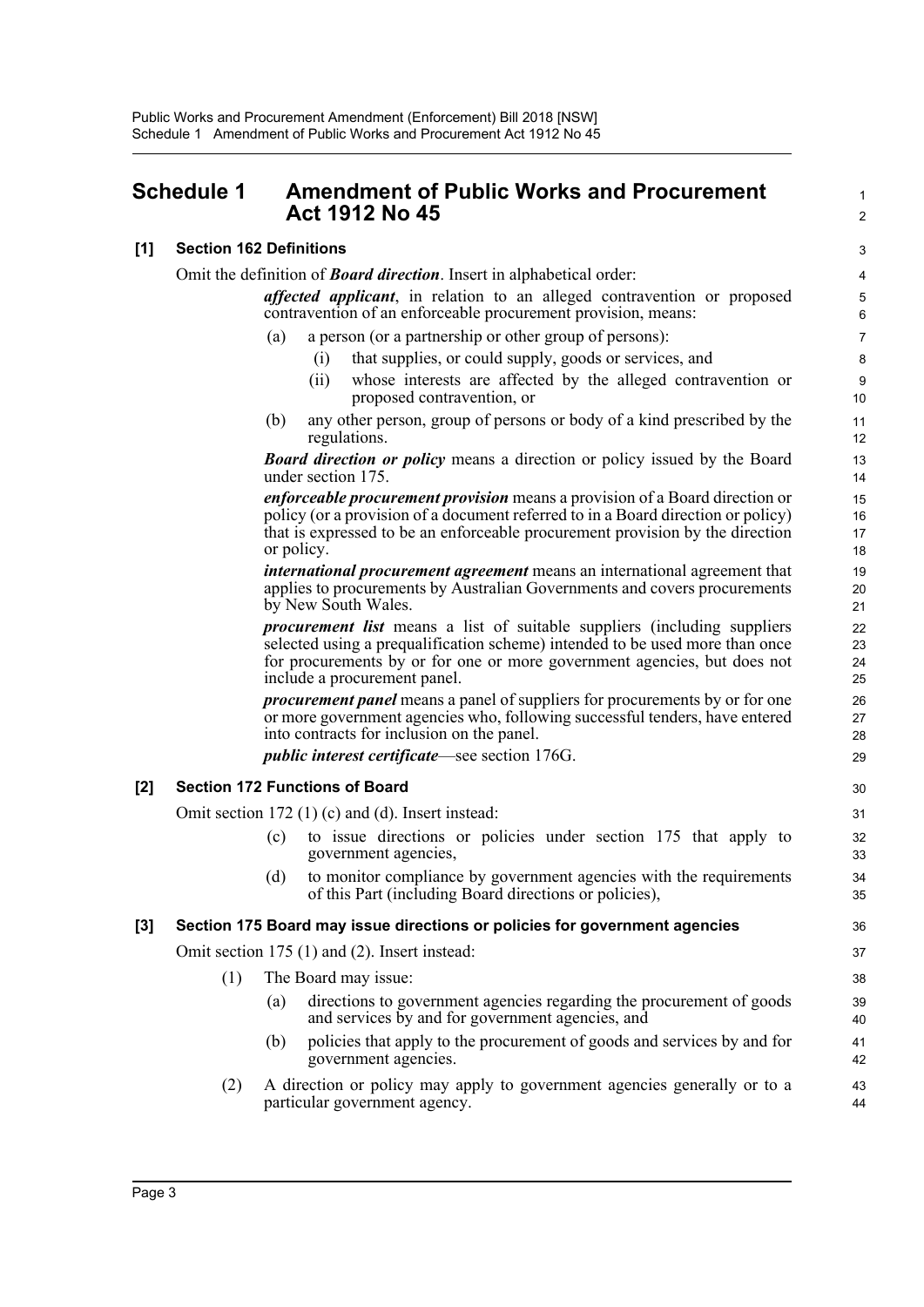|                     |                   | (2A)                      |       | A direction or policy may apply, adopt or incorporate (whether with or without<br>modifications) any publicly accessible document as in force or effect at a<br>particular time or as in force or effect from time to time.                                                                                            | 2<br>G               |  |  |
|---------------------|-------------------|---------------------------|-------|------------------------------------------------------------------------------------------------------------------------------------------------------------------------------------------------------------------------------------------------------------------------------------------------------------------------|----------------------|--|--|
|                     |                   | (2B)                      |       | All or some of the provisions of a direction or policy (or the provisions of a<br>document referred to in the direction or policy) relating to an international<br>procurement agreement may be expressed to be enforceable procurement<br>provisions.                                                                 | 4<br>$\epsilon$<br>7 |  |  |
| [4]                 |                   | <b>Section 175 (3)</b>    |       |                                                                                                                                                                                                                                                                                                                        | ε                    |  |  |
|                     |                   |                           |       | Insert "or policies" after "directions".                                                                                                                                                                                                                                                                               | ς                    |  |  |
| $\lbrack 5 \rbrack$ |                   |                           |       | Section 175 (4) (as inserted by the Modern Slavery Act 2018 No 30)                                                                                                                                                                                                                                                     | 10                   |  |  |
|                     |                   |                           |       | Insert "and policies" after "directions".                                                                                                                                                                                                                                                                              | 11                   |  |  |
| [6]                 |                   | Part 11, Divisions 5-7    |       |                                                                                                                                                                                                                                                                                                                        | 12                   |  |  |
|                     |                   | Insert after section 176: |       |                                                                                                                                                                                                                                                                                                                        | 13                   |  |  |
|                     | <b>Division 5</b> |                           |       | <b>Complaints concerning enforceable procurement</b><br>provisions                                                                                                                                                                                                                                                     |                      |  |  |
|                     | 176A              |                           |       | Affected applicant may make complaint                                                                                                                                                                                                                                                                                  | 16                   |  |  |
|                     |                   | (1)                       |       | A person (the <i>complainant</i> ) may make a written complaint about the conduct<br>of a government agency that it is alleged is a contravention or proposed<br>contravention of an enforceable procurement provision if the person is an<br>affected applicant in relation to the alleged or proposed contravention. | 17<br>18<br>19<br>20 |  |  |
|                     |                   | (2)                       |       | The complaint must be made to the government agency head of the agency<br>concerned.                                                                                                                                                                                                                                   | 21<br>22             |  |  |
|                     |                   | (3)                       |       | The complainant may withdraw a complaint by a further written notice given<br>to the government agency head.                                                                                                                                                                                                           | 23<br>24             |  |  |
|                     | 176B              |                           |       | <b>Investigation of complaint</b>                                                                                                                                                                                                                                                                                      |                      |  |  |
|                     |                   | (1)                       | must: | A government agency head to whom a complaint is made under this Division                                                                                                                                                                                                                                               | 26<br>27             |  |  |
|                     |                   |                           | (a)   | investigate the conduct that is the subject of the complaint, and                                                                                                                                                                                                                                                      | 28                   |  |  |
|                     |                   |                           | (b)   | attempt to resolve the complaint by taking steps that, in the<br>circumstances, are reasonable and prompt, and                                                                                                                                                                                                         | 29<br>3 <sub>C</sub> |  |  |
|                     |                   |                           | (c)   | prepare a written report of the investigation.                                                                                                                                                                                                                                                                         | 31                   |  |  |
|                     |                   | (2)                       |       | The government agency head may discontinue the investigation if:                                                                                                                                                                                                                                                       | 32                   |  |  |
|                     |                   |                           | (a)   | the complainant withdraws the complaint, or                                                                                                                                                                                                                                                                            | 33                   |  |  |
|                     |                   |                           | (b)   | the complainant informs the government agency head that the<br>complainant considers the complaint to be resolved, or                                                                                                                                                                                                  | 34<br>35             |  |  |
|                     |                   |                           | (c)   | proceedings are commenced in the Supreme Court under Division 6 in<br>relation to the conduct that is the subject of the complaint, or                                                                                                                                                                                 | 36<br>37             |  |  |
|                     |                   |                           | (d)   | the government agency head considers it is reasonable to do so in the<br>circumstances.                                                                                                                                                                                                                                | 38<br>39             |  |  |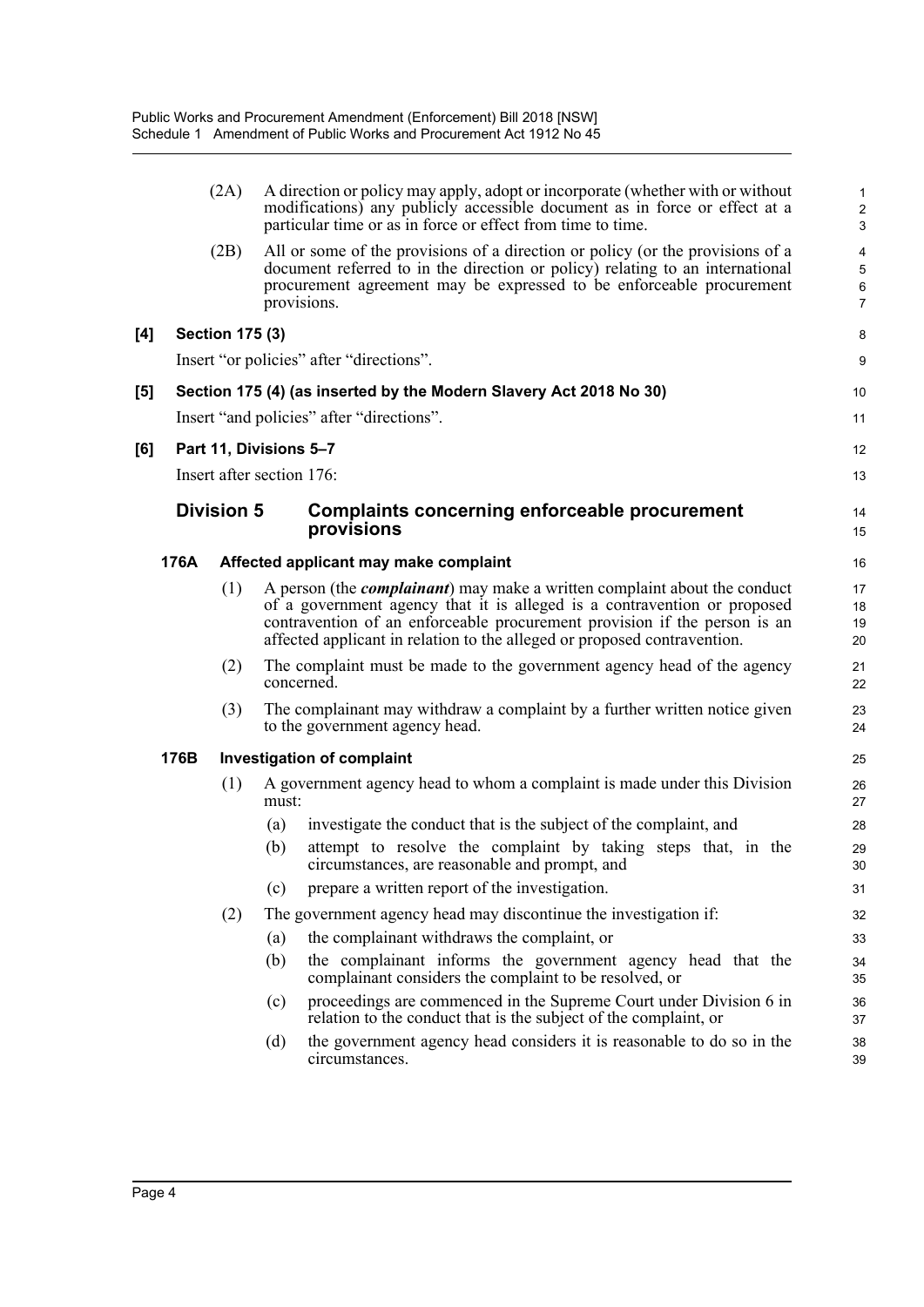|      | (3)                              |                                                                                                                                                                                                                                                                                               | The government agency head must discontinue the investigation if:                                                                                                                                                                       |                      |  |  |  |  |  |
|------|----------------------------------|-----------------------------------------------------------------------------------------------------------------------------------------------------------------------------------------------------------------------------------------------------------------------------------------------|-----------------------------------------------------------------------------------------------------------------------------------------------------------------------------------------------------------------------------------------|----------------------|--|--|--|--|--|
|      |                                  | (a)                                                                                                                                                                                                                                                                                           | the Supreme Court makes either of the following findings in<br>proceedings commenced under Division 6 in relation to the conduct the<br>subject of the complaint:                                                                       | 2<br>G<br>4          |  |  |  |  |  |
|      |                                  |                                                                                                                                                                                                                                                                                               | that the conduct was a contravention of an enforceable<br>(i)<br>procurement provision,                                                                                                                                                 | 5<br>$\epsilon$      |  |  |  |  |  |
|      |                                  |                                                                                                                                                                                                                                                                                               | that the conduct was not a contravention of an enforceable<br>(i)<br>procurement provision, or                                                                                                                                          | 7<br>ε               |  |  |  |  |  |
|      |                                  | (b)                                                                                                                                                                                                                                                                                           | the continuation of the investigation would be likely to result in<br>prejudice to the proper administration of justice.                                                                                                                | ς<br>10              |  |  |  |  |  |
| 176C | <b>Suspension of procurement</b> |                                                                                                                                                                                                                                                                                               |                                                                                                                                                                                                                                         |                      |  |  |  |  |  |
|      | (1)                              | A government agency head to whom a complaint is made under this Division<br>must suspend all processes involved in the procurement that the government<br>agency head considers would adversely affect the complainant's participation<br>in the procurement if the processes were continued. |                                                                                                                                                                                                                                         |                      |  |  |  |  |  |
|      | (2)                              |                                                                                                                                                                                                                                                                                               | However, subsection (1) does not apply if:                                                                                                                                                                                              | 16                   |  |  |  |  |  |
|      |                                  | $\left( a\right)$                                                                                                                                                                                                                                                                             | a public interest certificate has already been issued in respect of the<br>procurement, or                                                                                                                                              | 17<br>18             |  |  |  |  |  |
|      |                                  | (b)                                                                                                                                                                                                                                                                                           | a contract for the procurement has already been entered into.                                                                                                                                                                           | 1 <sup>c</sup>       |  |  |  |  |  |
|      | (3)                              |                                                                                                                                                                                                                                                                                               | The government agency head must ensure that suspended processes remain<br>suspended until the time when the earliest of the following occurs:                                                                                           | 20<br>21             |  |  |  |  |  |
|      |                                  | (a)                                                                                                                                                                                                                                                                                           | the complainant withdraws the complaint,                                                                                                                                                                                                | 22                   |  |  |  |  |  |
|      |                                  | (b)                                                                                                                                                                                                                                                                                           | the complainant informs the government agency head that the<br>complainant considers the complaint to be resolved,                                                                                                                      | 23<br>24             |  |  |  |  |  |
|      |                                  | (c)                                                                                                                                                                                                                                                                                           | a public interest certificate is issued in respect of the procurement after<br>the complaint is made,                                                                                                                                   | 25<br>26             |  |  |  |  |  |
|      |                                  | (d)                                                                                                                                                                                                                                                                                           | proceedings are commenced in the Supreme Court under Division 6 in<br>relation to the conduct that is the subject of the complaint.                                                                                                     | 27<br>28             |  |  |  |  |  |
|      |                                  |                                                                                                                                                                                                                                                                                               | Note. The Supreme Court may grant an interim injunction under section 176D to<br>prevent the continuation of conduct that may be a contravention of an enforceable<br>procurement provision pending a final determination on the issue. | 29<br>30<br>31       |  |  |  |  |  |
|      | (4)                              |                                                                                                                                                                                                                                                                                               | When a complaint relates to a refusal or failure to include a supplier on a<br>procurement list or procurement panel:                                                                                                                   | 32<br>33             |  |  |  |  |  |
|      |                                  |                                                                                                                                                                                                                                                                                               | (a) if the process for compiling the list or establishing the panel has not yet<br>ended—the suspension of processes involved in the procurement must<br>include the process of compiling the list or establishing the panel, and       | 34<br>35<br>36       |  |  |  |  |  |
|      |                                  | (b)                                                                                                                                                                                                                                                                                           | if the process for compiling the list or establishing the panel has<br>ended—the suspension of processes involved in the procurement does<br>not prevent the use of other suppliers on the list or panel for<br>procurements.           | 37<br>38<br>39<br>40 |  |  |  |  |  |
|      | (5)                              |                                                                                                                                                                                                                                                                                               | For procurement lists that have already been compiled and to which new<br>suppliers may be added, subsection (4) does not prevent:                                                                                                      | 41<br>42             |  |  |  |  |  |
|      |                                  | (a)                                                                                                                                                                                                                                                                                           | the addition of new suppliers to the list, or                                                                                                                                                                                           | 43                   |  |  |  |  |  |
|      |                                  | (b)                                                                                                                                                                                                                                                                                           | the use of suppliers who are already included on the list.                                                                                                                                                                              | 44                   |  |  |  |  |  |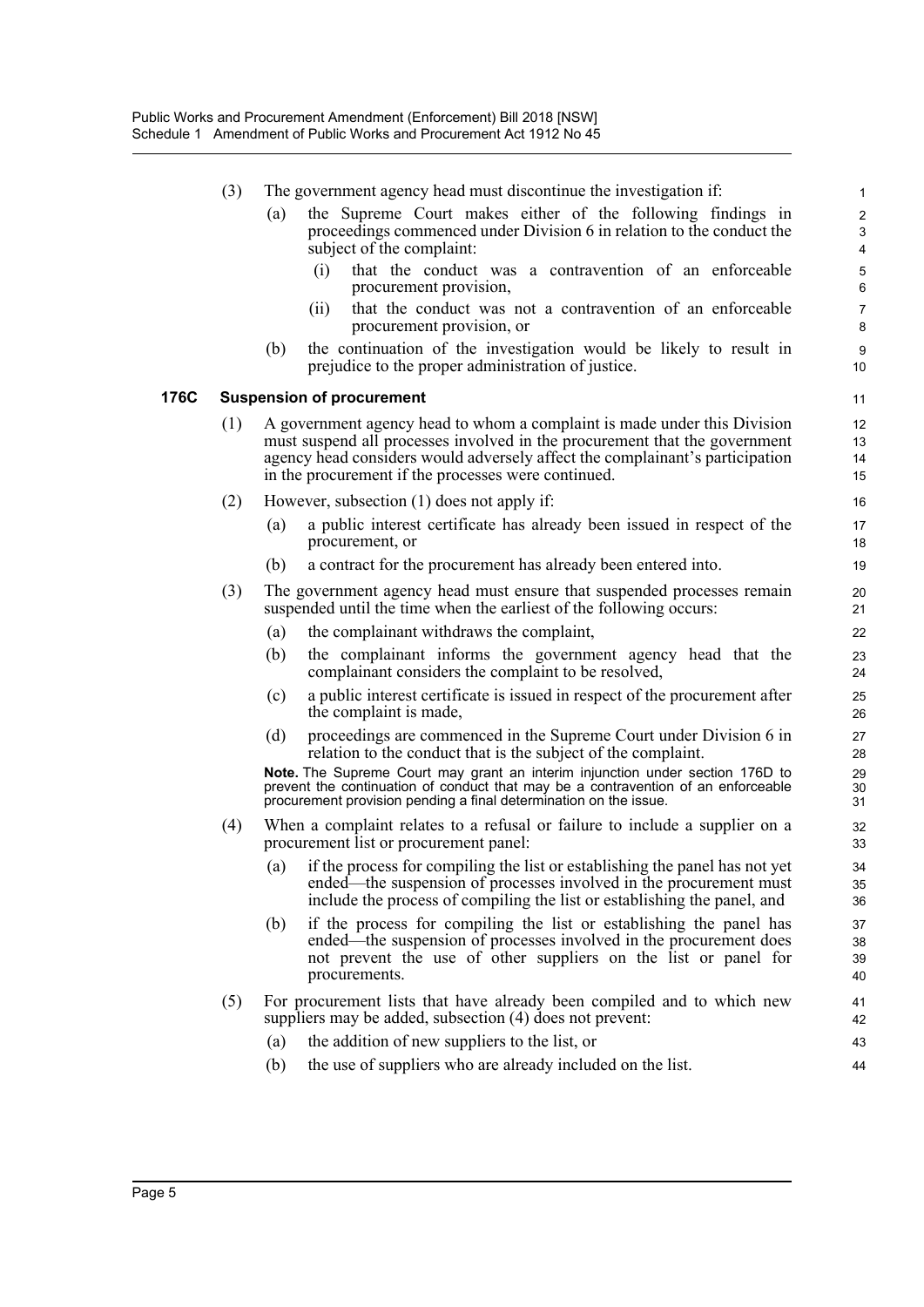### **Division 6 Injunctions and compensation for contraventions of** <sup>1</sup> **enforceable procurement provisions** <sup>2</sup>

### **176D Supreme Court may grant injunctions** 3

- (1) If a government agency has contravened, is contravening or is proposing to 4 contravene an enforceable procurement provision, the Supreme Court may, on 5 the application of an affected applicant, grant an injunction restraining the 6 agency from doing so or requiring the agency to do any act or thing necessary  $\frac{7}{2}$ to avoid or remedy the contravention or proposed contravention. 8
- (2) The Supreme Court may not grant an injunction under this section if the Court 9 is satisfied that a contract has already been entered into for the procurement 10 concerned. 11
- (3) The Supreme Court may grant an interim injunction pending determination of 12 an application under this section if the Court thinks it is desirable to do so. 13
- (4) However, the Supreme Court may not grant an interim injunction if a public 14 interest certificate has been issued in respect of the procurement concerned 15 unless the Court is satisfied that it would be in the public interest to do so. 16
- (5) In determining whether to grant an injunction under this section, the Supreme 17 Court must consider whether: 18
	- (a) the grant of the injunction would result in a significant delay to the 19 procurement concerned, and 20
	- (b) the making of an order under section 176F for the contravention or 21 proposed contravention would be a more appropriate remedy in the 22 circumstances. 23
- (6) The power of the Supreme Court to grant an injunction under this section 24 restraining a government agency from engaging in conduct may be exercised: 25
	- (a) whether or not it appears to the Court that the agency intends to engage 26 again, or to continue to engage, in conduct of that kind, and 27
	- (b) whether or not the agency has previously engaged in conduct of that 28 kind, and 29
	- (c) whether or not there is an imminent danger of substantial damage to any 30 person if the agency engages in conduct of that kind. 31
- (7) If the government agency is not a corporation, an injunction under this section 32 may be addressed to the government agency head for the agency. 33
- (8) The Supreme Court may discharge or vary an injunction granted under this 34 section. 35

### **176E Preconditions for granting injunctions** 36

- (1) This section provides for certain procedural preconditions before an injunction 37 may be granted under section 176D. 38
- (2) An injunction is not to be granted unless the Supreme Court is satisfied that 39 the application for the injunction was made:  $40$ 
	- (a) for a contravention that is alleged to have occurred—within 10 days or 41 any other period prescribed by the regulations after the later of the 42 following days: 43
		- (i) the day on which the alleged contravention occurred, 44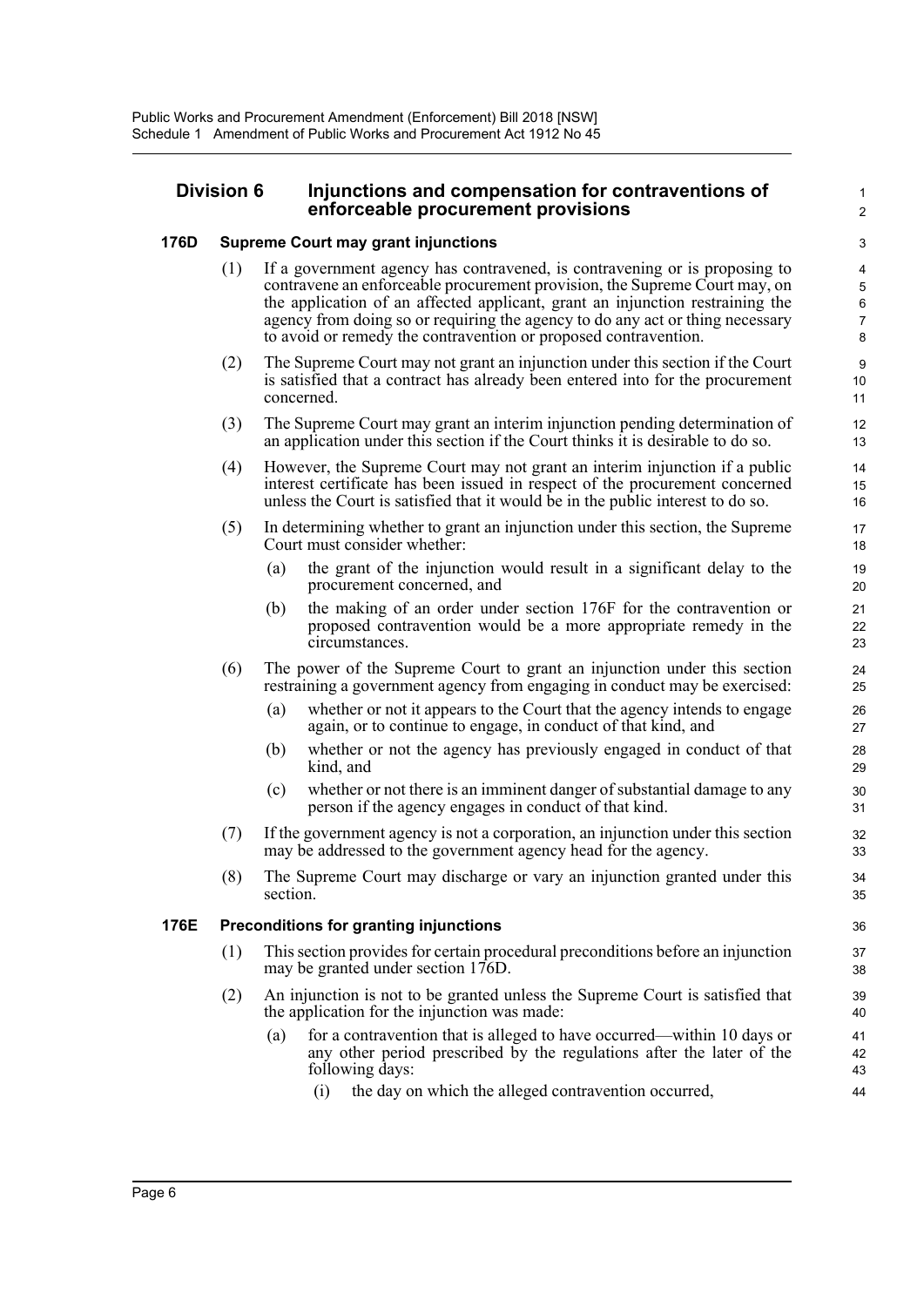- (ii) the day on which the applicant became aware, or ought 1 reasonably to have become aware, of the alleged contravention, 2 or 3
- (b) for a contravention that it is alleged is occurring—within 10 days or any 4 other period prescribed by the regulations after the day on which the  $\frac{5}{5}$ applicant became aware, or ought reasonably to have become aware, of 6 the alleged contravention, or 7
- (c) for an alleged proposed contravention—within 10 days or any other 8 period prescribed by the regulations after the day on which the applicant 9 became aware, or ought reasonably to have become aware, of the 10 alleged proposed contravention, or 11
- (d) within any longer period as may be allowed by the Court.
- (3) The Supreme Court must not allow a longer period under subsection (2) (d) 13 unless the Court is satisfied that: 14
	- (a) the applicant's failure to make the application within the applicable 15 period referred to in subsection  $(2)$   $(a)$ ,  $(b)$  or  $(c)$  is attributable to the 16 applicant's reasonable attempt to resolve the complaint as referred to in 17 subsection  $(4)$  (b), or 18
	- (b) there are special circumstances that warrant allowing a longer period. 19
- (4) Also, an injunction is not to be granted unless the Supreme Court is satisfied 20 that: 21
	- (a) the applicant has made a complaint under Division 5 concerning the 22 conduct of a government agency for which the injunction is sought, and 23
	- (b) if the Court considers that it would have been reasonable for the 24 applicant for the injunction to have attempted to resolve the 25 complaint—the applicant has made a reasonable attempt to resolve the 26 complaint before applying for the injunction. 27

### **176F Compensation for contravention** 28

- (1) If a government agency has contravened, is contravening or is proposing to 29 contravene an enforceable procurement provision, the Supreme Court may, on 30 the application of an affected applicant, make an order for the payment of 31 compensation to the applicant in respect of the contravention or proposed 32 contravention. 33
- (2) The amount of compensation ordered must not exceed the sum of: 34
	- (a) the reasonable procurement process expenditure incurred by the 35 applicant, and 36
	- (b) the reasonable expenditure incurred by the applicant in connection with 37 making a complaint under Division 5 about the contravention or 38 proposed contravention, and 39
	- (c) the reasonable expenditure incurred by the applicant in connection with 40 making a reasonable attempt to resolve the complaint. 41

### (3) Despite subsection (2): 42

- (a) an amount of compensation cannot include: 43
	- (i) expenditure in connection with making or attempting to resolve a 44 complaint if it is incurred after the affected applicant ought 45 reasonably to have known that litigation was likely, or  $46$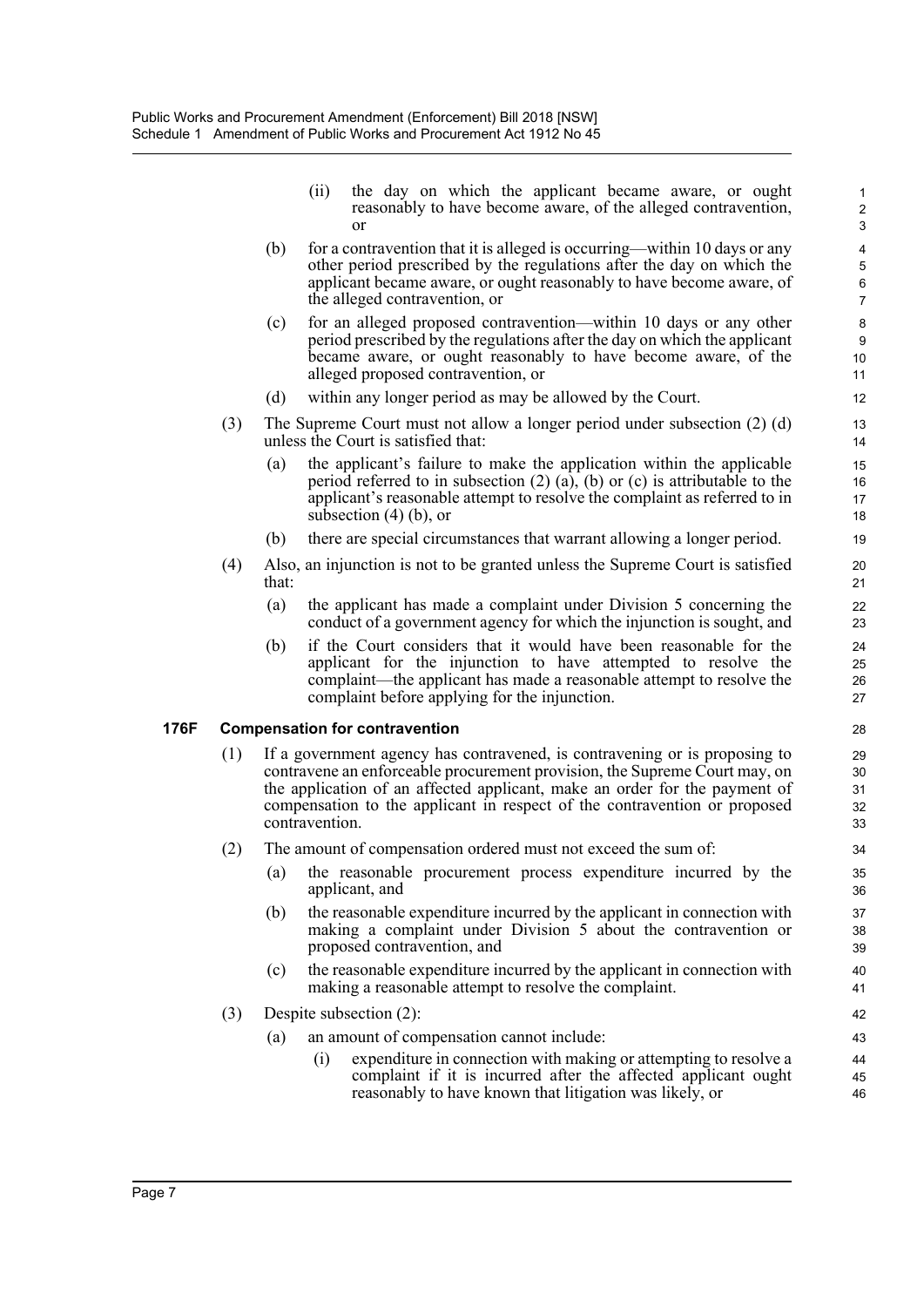|                   |             |                   |                       | (ii)             | costs already awarded by a court or tribunal to the affected<br>applicant in respect of proceedings before the court or tribunal,<br>and                                                                                                                               | 1<br>$\overline{c}$<br>$\sqrt{3}$ |
|-------------------|-------------|-------------------|-----------------------|------------------|------------------------------------------------------------------------------------------------------------------------------------------------------------------------------------------------------------------------------------------------------------------------|-----------------------------------|
|                   |             |                   | (b)                   |                  | costs cannot be awarded by a court or tribunal to the affected applicant<br>in respect of proceedings before the court or tribunal after an amount of<br>compensation is ordered if the amount already includes those costs.                                           | $\overline{\mathbf{4}}$<br>5<br>6 |
|                   |             | (4)               |                       |                  | If the government agency is not a corporation, the order may be made against<br>the State rather than the agency.                                                                                                                                                      | $\overline{7}$<br>8               |
|                   |             | (5)               |                       | In this section: |                                                                                                                                                                                                                                                                        | $\boldsymbol{9}$                  |
|                   |             |                   |                       |                  | <i>procurement process expenditure</i> , in relation to a procurement, means:                                                                                                                                                                                          | 10                                |
|                   |             |                   | (a)                   |                  | the expenditure in preparing a tender, expression of interest or request<br>for tender for the procurement, and                                                                                                                                                        | 11<br>12                          |
|                   |             |                   | (b)                   |                  | the expenditure in applying for inclusion in a procurement list used for<br>the procurement, and                                                                                                                                                                       | 13<br>14                          |
|                   |             |                   | (c)                   |                  | the expenditure in tendering for inclusion in a procurement panel used<br>for the procurement.                                                                                                                                                                         | 15<br>16                          |
|                   | 176G        |                   |                       |                  | <b>Public interest certificates</b>                                                                                                                                                                                                                                    | 17                                |
|                   |             |                   |                       |                  | A government agency head may issue a written certificate (a <i>public interest</i><br><i>certificate</i> ) stating that it is not in the public interest for a specified<br>procurement to be suspended while:                                                         | 18<br>19<br>20                    |
|                   |             |                   | (a)                   |                  | a complaint made under Division 5 is being investigated, or                                                                                                                                                                                                            | 21                                |
|                   |             |                   | (b)                   |                  | an application for an injunction made under section 176D is being<br>considered.                                                                                                                                                                                       | 22<br>23                          |
|                   | 176H        |                   | <b>Rules of court</b> |                  |                                                                                                                                                                                                                                                                        | 24                                |
|                   |             | (1)               |                       |                  | Rules of court may be made under the Supreme Court Act 1970 or the Civil<br><i>Procedure Act 2005</i> , not inconsistent with this Act or the regulations,<br>regulating practice and procedure in respect of proceedings in the Supreme<br>Court under this Division. | 25<br>26<br>27<br>28              |
|                   |             | (2)               |                       |                  | Subsection (1) does not limit the rule-making powers conferred by the<br>Supreme Court Act 1970 or the Civil Procedure Act 2005.                                                                                                                                       | 29<br>30                          |
|                   | <b>1761</b> |                   |                       |                  | Division does not limit remedial powers of Supreme Court                                                                                                                                                                                                               | 31                                |
|                   |             |                   |                       |                  | This Division does not limit any power that the Supreme Court has apart from<br>this Division to provide remedies for contraventions or proposed<br>contraventions of enforceable procurement provisions.                                                              | 32<br>33<br>34                    |
|                   |             | <b>Division 7</b> |                       |                  | <b>General</b>                                                                                                                                                                                                                                                         | 35                                |
|                   | 176J        | contract          |                       |                  | Contravention of enforceable procurement provision does not affect validity of                                                                                                                                                                                         | 36<br>37                          |
|                   |             |                   |                       |                  | A contravention of an enforceable procurement provision does not affect the<br>validity of any contract.                                                                                                                                                               | 38<br>39                          |
| $\left[ 7\right]$ |             |                   |                       |                  | Section 177 Delegation of functions by government agencies                                                                                                                                                                                                             | 40                                |
|                   |             |                   |                       |                  | Omit section 177 (b). Insert instead:                                                                                                                                                                                                                                  | 41                                |
|                   |             |                   | (b)                   |                  | any Board direction or policy, or                                                                                                                                                                                                                                      | 42                                |